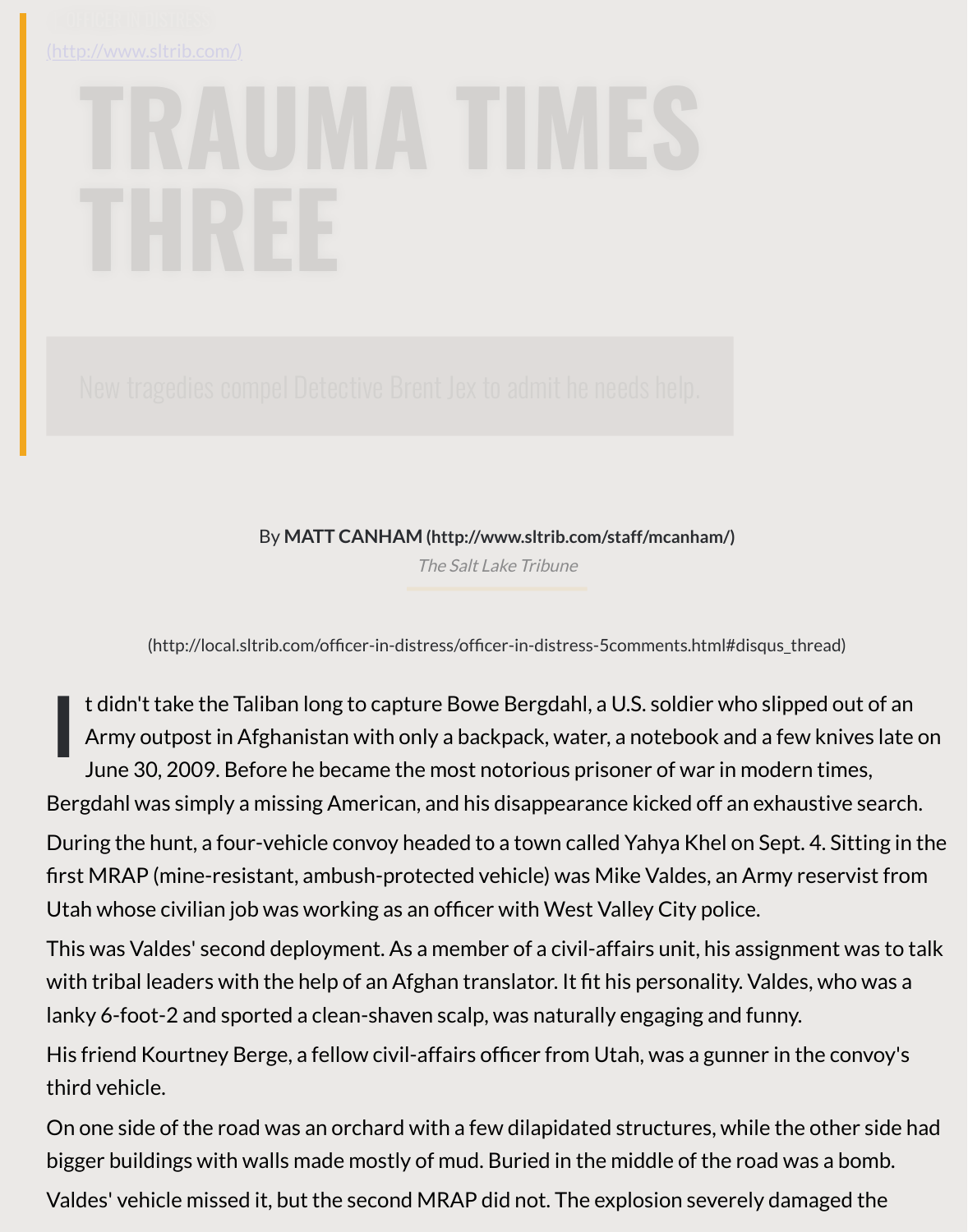vehicle, but the soldiers inside were generally fine, beyond a few concussions and some bruises.

Soldiers from the Army's 4th Brigade Combat Team, 25th Infantry, inspected the damage to see whether there was a quick way to get the busted MRAP out of the road. Valdes checked it out, too, but he didn't see how he could help, so he went back to his armored vehicle and snagged an MRE (meal ready to eat). Not more than 10 minutes after the first explosion, as he was unpacking his snack, Valdes heard a commotion and then felt the force of another blast.

An insurgent hiding along the roadside orchard stood up and fired a rocket-propelled grenade. Second Lt. Darryn Andrews, who was born in Ogden, Utah, but had a toddler and a pregnant wife waiting for him in Texas, saw the enemy fighter, yelled "RPG" and instinctively pushed guys out of the way. The missile struck Andrews, 34, exploding on contact and killing him instantly. Seconds later, another RPG hit, and then another. The Americans returned fire, and the fight would go on in bursts for hours.

One of the men Andrews pushed out of the way was Pfc. Matthew Michael Martinek, 20, a skinny kid from Illinois. He had taken some shrapnel and was in bad shape. Valdes tried to calm him down while others called in a helicopter. By the time help arrived, Martinek had lost consciousness. He died a few days later in a military hospital in Germany.

Everyone else survived, though some were wounded. Valdes, protected by the armored vehicle, emerged unscathed physically but scarred emotionally.

"He had to react to that and put body parts in piles," said Clayton Morgan, who was the commander of the Utah-based 405th Civil Affairs Battalion. Morgan went to the scene the next day, took stock of the ambush and talked to Valdes. "He was pretty shaken up."

Berge, who is now a firefighter in North Carolina, said Valdes talked about how horrible it was to comfort Martinek as he was dying and then to have to place Andrews' remains in a body bag. But it wasn't long before Valdes seemed to act normally. He started telling jokes and teasing Berge.

"He wouldn't let you understand how bad it affected him."

Stacy Valdes knew something was wrong. It had been almost a week since she heard from her husband, the longest they'd gone without talking since he deployed. "He probably cried for an hour and a half, just bawled," she said. "And I was … shocked. I had never seen that side of my husband. I just sat there and listened.

"I remember him saying this to me: 'It's one thing when you are dealing with complete strangers who have been killed. You can kind of detach from that, but when it's someone in your unit, someone you have shared stories with and 10 minutes ago, you are having a conversation with about your families …' " Stacy's voice trailed off, just as her husband's had. "To actually have to deal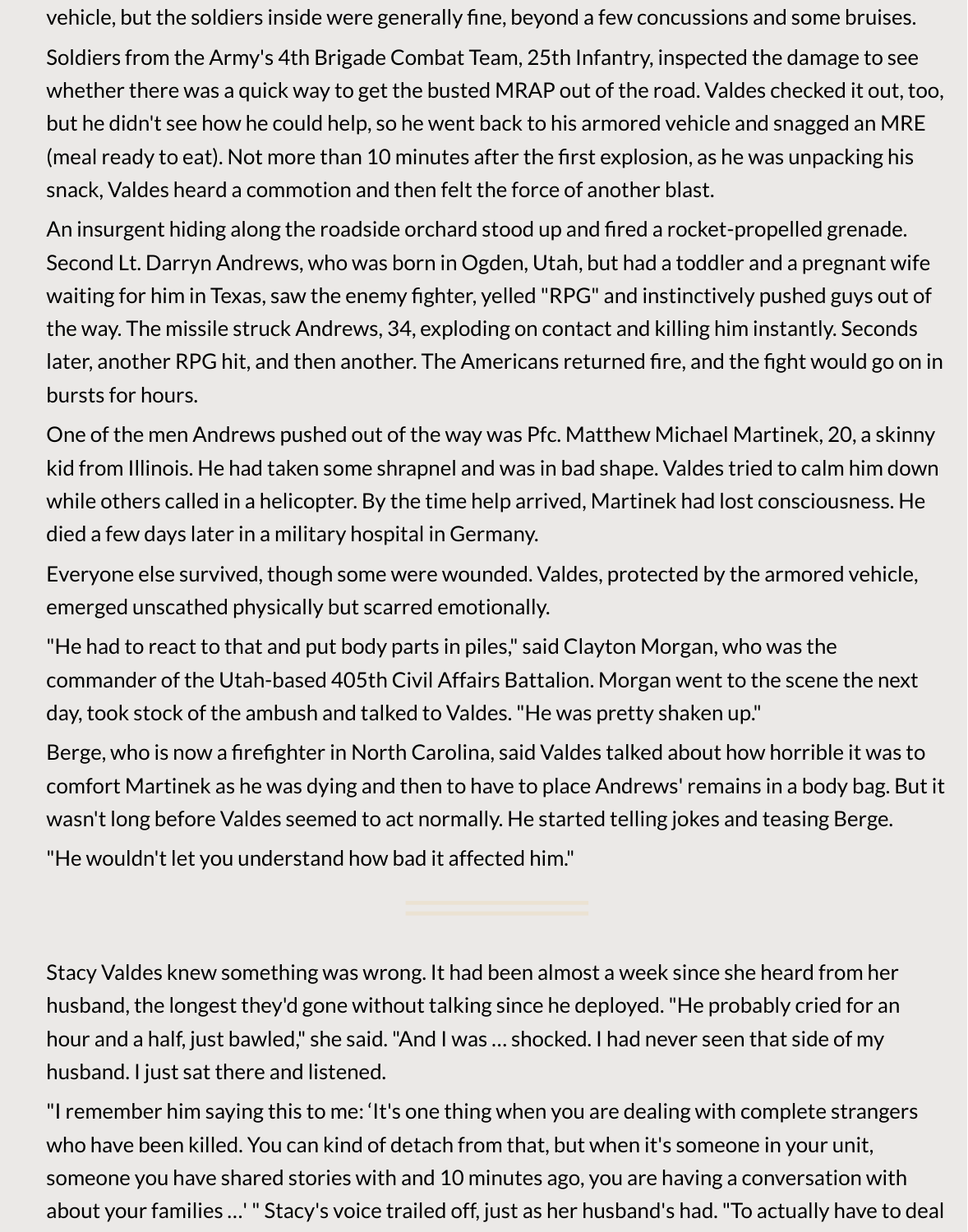with people he cared about dying in front of him, I mean, that just threw him, and when I got off the phone that day, I said to my mom, 'You know what? He's never going to be the same.'"

Valdes didn't get home for seven more months. One of the first things he did was order memorial bracelets to honor Martinek and Andrews, who was posthumously awarded the Silver Star, the third highest military decoration. Once he put those bracelets on, Valdes never took them off.

Suffering from survivor's guilt, "he just didn't want to talk to anybody, including me," Stacy said.

This wasn't out of character. He'd had bouts of depression for as long as she had known him, which she chalked up to his upbringing.

Valdes was born in the Bronx in 1975 to a mother who was 15 and an 18-year-old drug dealer, who was shot to death before his son turned 3. Valdes' stepfather, a Navy man, was abusive to him and his mother, Lynette. She eventually shipped the teenage Valdes to Utah, where he lived with two aunts who had moved from New York for work.

After high school, Valdes enlisted and served two years in Washington state and Texas as part of a dental/medical unit.

Valdes entered the police academy just after he and Stacy married in 2000, and within a few years, he was working as a school detective at West Lake Junior High. It was one of the Salt Lake Valley's most diverse schools — and the same one he'd first attended when he moved to Utah. Valdes, who was black, enjoyed being a role model to students of color, connecting with them over basketball.

But after his first combat deployment, Valdes occasionally would zone out, staring at the computer in their home office for hours. After his second deployment and the fatal firefight, such episodes became more frequent, more prolonged, and filled Stacy with dread. Would she and their two boys come home to see happy Mike or depressed, silent Mike?

Then assigned as a patrol officer, Valdes would occasionally help the narcotics unit with undercover work. Fellow cops liked him, saying he made a room lighter just by walking through the door. The Valdes they knew wasn't the same man with whom Stacy lived.

In just a few weeks, West Valley City had a string of murder-suicides, and Valdes ended up working each one. In two of those cases, he had to inform family members about the deaths. One man responded to the news of his parents' demise by saying, "We're not surprised." It stuck in Valdes' mind.

Stacy saw the strain but assumed her husband was strong enough to handle it. She'd seen the cycle dozens of times. The good times were good, and they'd just get through the rest.

Then, on March 19, 2013, her brother-in-law, West Valley police Lt. Matt Elson, called at 10 p.m.,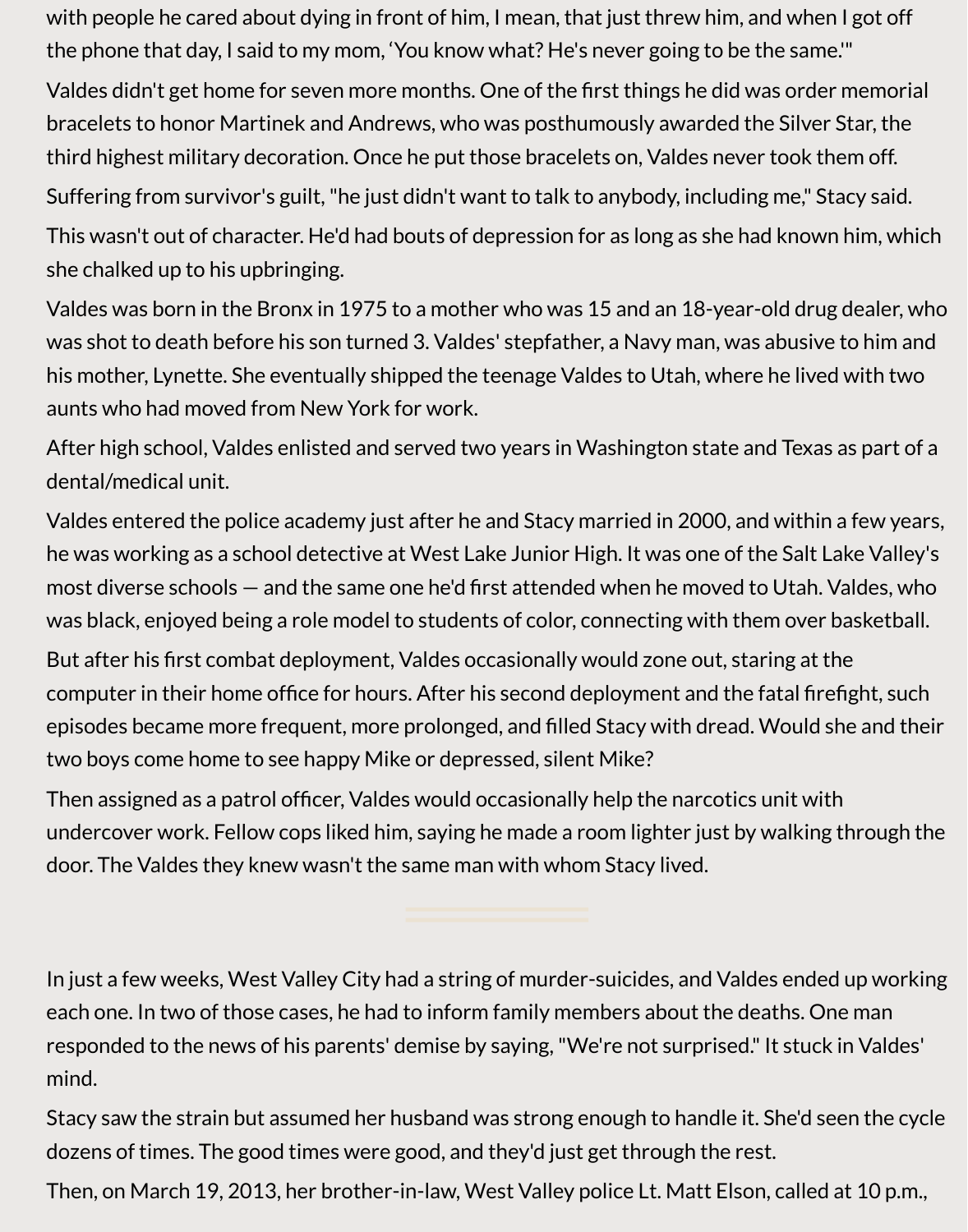asking, "Where's Mike?"

Stacy initially found it odd that Mike went to work wearing a dark blue hoodie and a pair of Nike shoes from his extensive collection, not his police uniform, but then she just thought he was going undercover. With Elson still on the phone, she looked in the driveway. His police cruiser was still there. He must have driven away in the family's Infiniti SUV. A couple of hours later, Elson stopped by with the spare keys to the cop car. He found Mike's keys and cellphone on the driver's seat.

"In the back of our minds, we probably both knew," Stacy said. "He never would have left his cellphone."

It's unclear what Mike did when he left the house Tuesday evening. But two days later, while driving through a mountain tunnel in rural Wyoming, roughly 180 miles from home, he put his Glock to his head and pulled the trigger. The Infiniti swerved, then crashed against a tunnel wall. Deputies from the Sweetwater County Sheriff's Office found him dead.

Stacy has no idea why Mike would drive to Wyoming. Her best bet is that he didn't want any Utah cop to find him. "It was kind of his way to protect the people he knew," she said.

That didn't stop Valdes' death from rocking Utah's cop community. How could the jokester with the big smile take his own life?

"Everyone liked Mike," said West Valley City Deputy Chief Mike Powell. "This is going to be tough for a lot of officers here who knew him as a friend."

That group included Brent Jex, who had taught at the police academy with Valdes. "Mike's [suicide] was such a surprising tragedy," Jex said. "His death affected hundreds and hundreds of people."

As president of the state's Fraternal Order of Police, Jex and his fellow board members decided they had to do something. If an officer like Valdes died by suicide, it was likely many more were hurting and hiding it.

The board knew many officers were skeptical of department-provided therapists, fearing they would rat them out to the brass, which could jeopardize their assignments or even their jobs. So the FOP developed its own mental health program. The idea was to raise money to pay for the first two therapy sessions for any officer who needed help. Jex envisioned officers who were also veterans, such as Valdes, using the program, or maybe a detective traumatized by a child-abuse investigation. It never crossed his mind that he'd eventually become the program's test case.

But then another friend lost his life on the job and Jex felt a new wave of guilt.

Find help for anyone experiencing suicidal thoughts at

**1-800-273-TALK (8255)**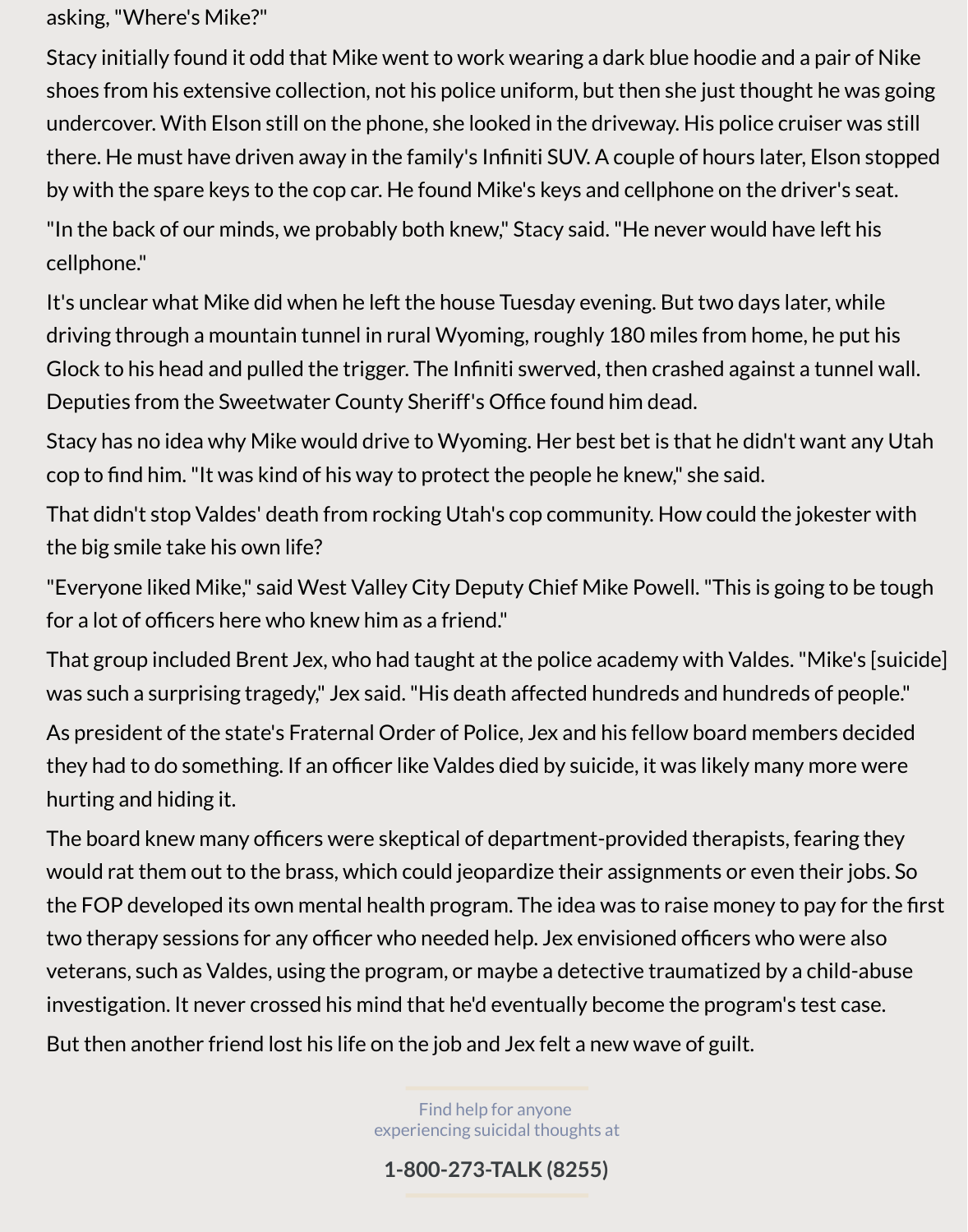A silver Volvo jumped a curb and rammed a stop sign. It scaled a boulder and blew through a wooden fence in Draper, a bedroom community at the southern end of the Salt Lake Valley. High on meth, Timothy Troy Walker, a 35-year-old homeless man who lived in that car, drove it as far as it would go — which was just a few more blocks. Out of gas and with a flat tire, his Volvo came to an awkward stop on Fort Street, in an area with wide roads and small homes.

Walker, a hefty man with a black beard, got out to inspect the damage. He was carrying a handgun. Walker had become paranoid, collecting weapons for protection. Inside the car was Traci Vaillancourt, a onetime aspiring model who'd seen her life derailed by a rare blood disease that caused her face, neck and limbs to swell. She got hooked on painkillers, suffered a series of strokes, became homeless and eventually dated Walker.

It was almost 6 a.m. on Sept. 1, 2013. Draper Sgt. Derek Johnson was just finishing his patrol shift as he drove up Fort Street and saw an oddly parked Volvo. Johnson pulled alongside and asked if he could help. Without warning, Walker shot him in the chest. As the officer tried to drive away, Walker pumped three more bullets into the police SUV. Johnson, 32, reached for his radio and called for help, but the dispatcher couldn't understand his garbled message. Three blocks from where he'd been shot, Johnson crashed his SUV into a tree.

Vaillancourt, 34, got out of the car. Walker shot her in the back. Then, he placed the barrel against the side of his head and pulled the trigger once more. They would survive.

Jex heard the "officer down" call on his way home from a graveyard shift and followed the radio traffic as he rushed to Fort Street.

On the way, someone reported that it was a Draper sergeant who was hit. His first thought was, "Oh no, not Clint."

Clint Fackrell worked with Jex as part of the Joint Criminal Apprehension Team, or JCAT, a specialized unit spanning police departments and federal agencies that aggressively hunted felons. The team members became tight, often holding barbecues and other get-togethers.

When Jex arrived, he saw Fackrell and felt a wave of relief. Paramedics had pulled the wounded officer from his crashed vehicle and Jex got a good look at his face — but he drew a blank.

Jex only knew two men well in the Draper Police Department — Fackrell and Derek Johnson, who was not only a JCAT member but also president of Draper's Fraternal Order of Police. Jex and Johnson bumped into each other several times a month. He didn't recognize the injured officer. Jex returned his focus to Fackrell. "What can I do to help?"

A medical helicopter was landing to rush Johnson to Intermountain Medical Center while ambulances arrived to take Walker and Vaillancourt to the same hospital. Fackrell asked Jex to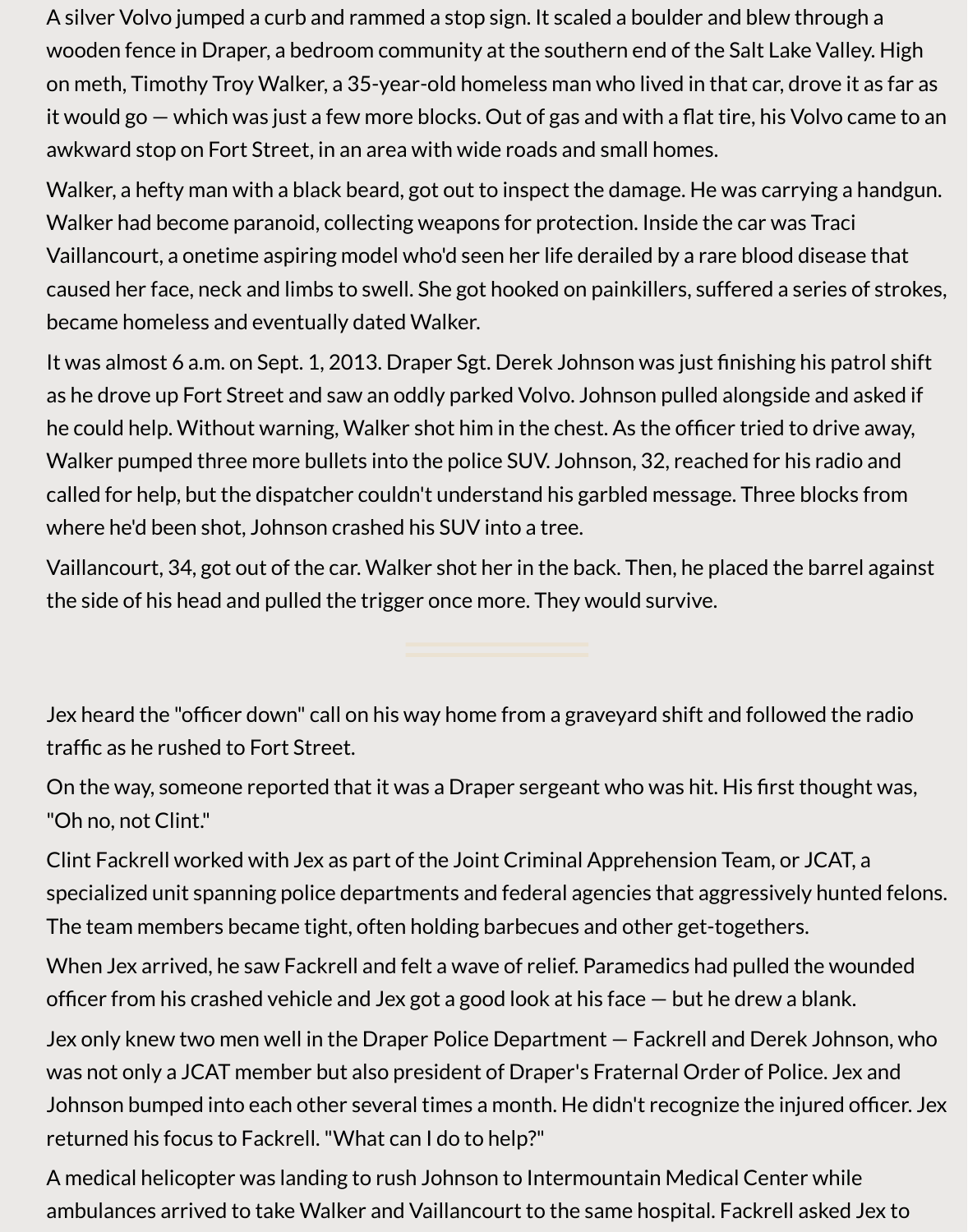accompany Walker's ambulance.

Before he drove off, Jex stared at the crashed police SUV. He watched the paramedics at work and heard what seemed like an unending stream of sirens headed that way.

"I wonder if this is what Ron's deal was like," he thought.

Jex arrived just as the helicopter was touching down. He stood by as medical staff rushed the officer into one room and Walker into the room next door.

As hospital employees twice asked him for the officer's name, Jex answered: "I'm sorry; I don't know." Once doctors realized they couldn't save the officer, Jex took a deep breath and called Fackrell. "They pronounced him dead. I'm sorry."

Fackrell said nothing in return, so Jex broke the silence. "What do you need?" Fackrell told him to wait there for Draper Police Chief Bryan Roberts. When Roberts arrived a few minutes later, a nurse asked him for the name of the fallen officer. Roberts responded: "Sgt. Derek Johnson."

Jex's eyes bulged, and a white static of shock took over his mind as he walked to the room where Johnson died. He stepped inside, looked at the body and, for the first time that day, recognized Derek.

In the months to come, he'd feel a crippling guilt, only telling his father what happened. How could he not recognize his friend? What the hell was wrong with him?

Jex kept it together for the rest of that day and did what he needed to do. That meant a visit to Johnson's wife, Shante, to offer his condolences and the FOP's support.

Shante fell for Derek in the seventh grade and knew being a cop was fulfilling his lifelong dream. He relished being on the SWAT team, training the K-9s and serving on the FOP.

"I know he was doing good things," she said, "but I hated it."

She loved the way Derek doted on their young son, Bensen; never took himself too seriously; and made her feel her family was safe. He kept the bad guys away and, at home, made sure the doors were locked and the motion-sensing lights on.

After his death, she endured a stream of quick memorials that led to the big funeral. She found solace among her family and close friends, in connecting with old acquaintances, and even in the kind comments of strangers. But that didn't stop the night from coming.

"I slept with the lights on for three months. I would stay up and watch TV until 3, 4, 5 in the morning, because I was just terrified that someone was going to break into the house," Shante said. "I didn't even leave my garage door open long enough to get my groceries into the house."

Slowly, her fear subsided. But the memorial services continued almost nonstop, culminating in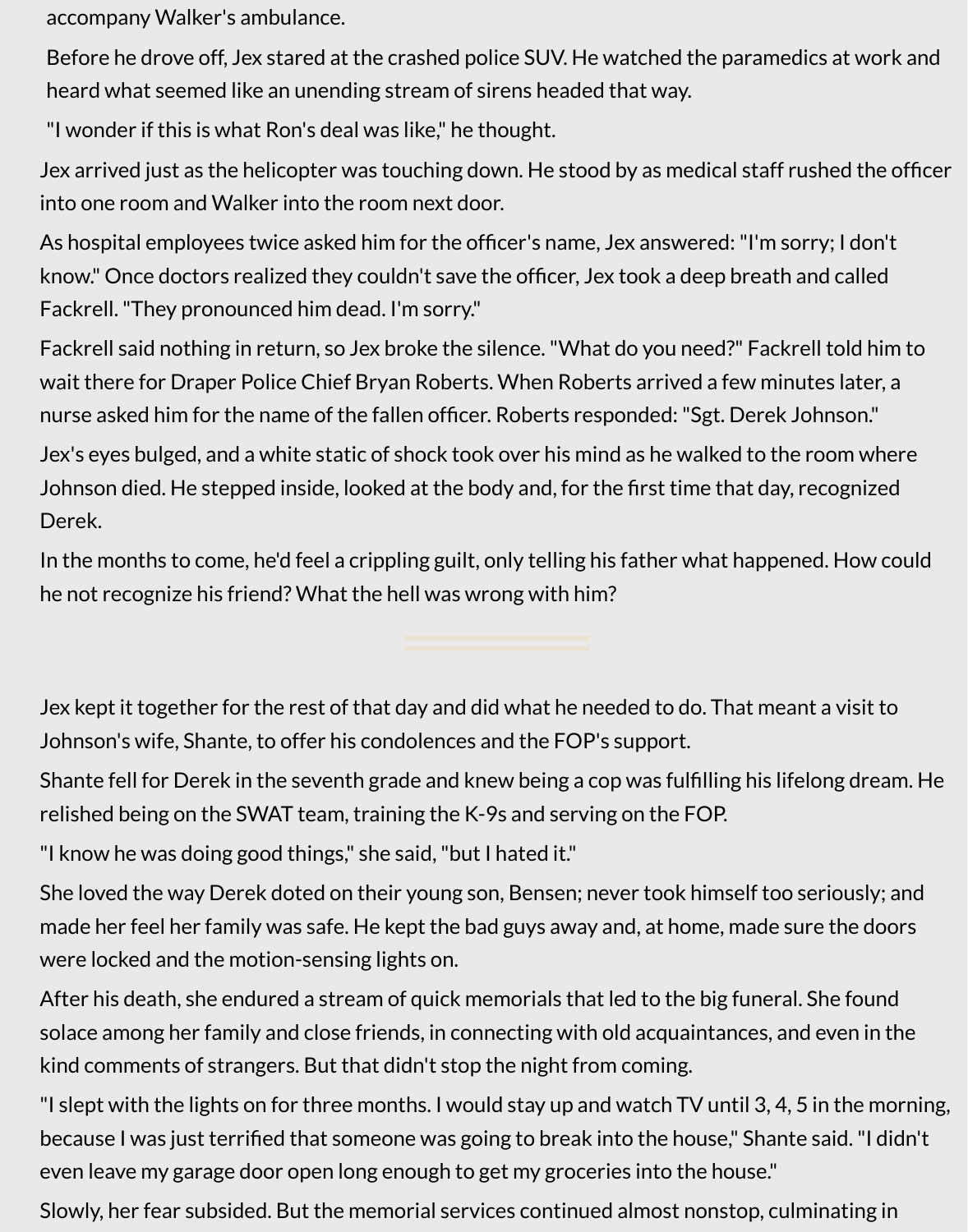National Police Week in Washington, in May 2014, about eight months after her husband's death. She watched as his name was added to the memorial wall. She attended the massive candlelight vigil, and then she went home. For the first time since Derek Johnson's murder, it became quiet around the house. She felt the full force of her grief and, with the help of a therapist, dealt with it.

When Jex came home from National Police Week, his life started to slowly unravel. But he didn't see a therapist. He thought that was for people who experienced something truly traumatic, people like Mike Valdes or Shante Johnson.

Ask police officers what's the worst thing they've seen on the job and most, if not all, will say a dead child. Brent Jex went 16 years without responding to such a call. His luck ran out Sept. 22, 2013, three weeks after Derek Johnson died.

A 6-month-old girl had caught a cold. Although her family had propped her up, she wiggled until she was lying flat on her tummy, her face pressed against a blanket. When the baby's grandfather checked on her in the middle of the night, she wasn't breathing.

Jex got the call and took a shortcut that got him there faster than the paramedics. He rushed inside while radioing dispatch to ask how to perform CPR on a baby.

"Be careful," he thought. "Don't push too hard, and don't blow too hard."

Three generations of family members were huddled over the unresponsive girl at the bottom of the stairs. Jex nudged them aside, got on his knees and gave two quick rescue breaths, putting his mouth over much of the infant's face. He would recall the salty taste of the baby's mucus when he got a cold a few days later. Next, he used two fingers to compress the baby's chest. He was at this for only a minute, probably less, before the pros arrived and took over. But there was nothing they could do. She was dead.

Jex was shaken for a few days, but he thought he had coped, compartmentalizing the tragic scene. But around National Police Week in May 2014, a full nine months later, he started struggling to sleep. Not long after he returned home from the ceremony, Jex woke up with his heart racing, his breathing harried and the taste of the baby's mucus in his mouth, so real it terrified him. It was his first panic attack.

He'd have more, most often when he was sleeping, but a few would strike in the middle of the day. The most alarming came when he was at his parents' house, helping to pour a concrete foundation for a garage. He became overwhelmed with anxiety and hurried to the bathroom, where he calmed himself down by turning on the sink and letting cool water run over his hands.

As the attacks continued, as militant exercise only made his insomnia worse, as he withdrew from his family, he stayed silent about his depression and anxiety. His thoughts drifted to Valdes, to